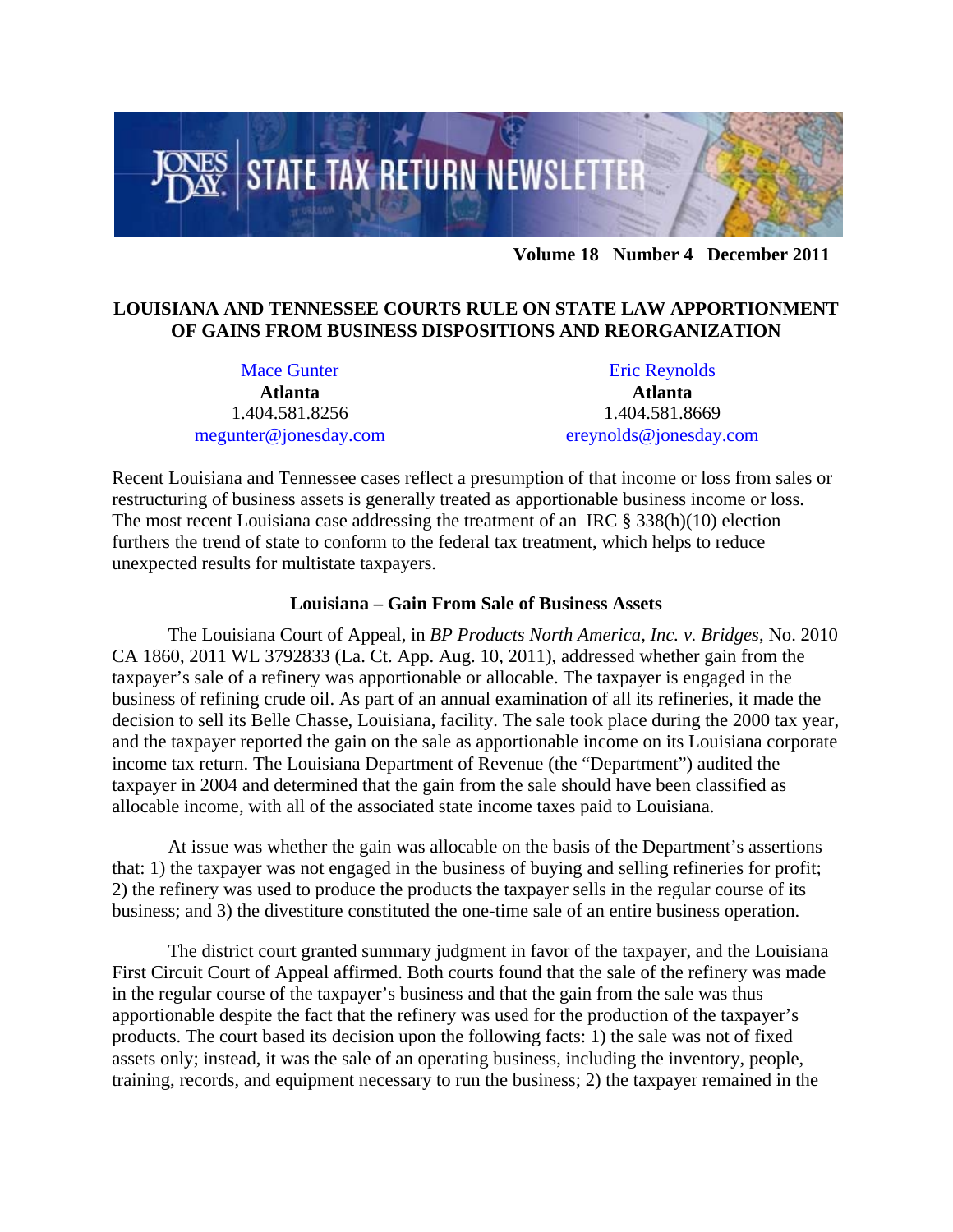refining business after the sale and retained other refineries that it owned; and 3) the sale of a refinery was not a one-time event for the taxpayer.

## **Louisiana – State Treatment of an IRC § 338(h)(10) Election**

In *ConAgra Foods, Inc. v. Bridges*, 48 So.3d 1249 (La. Ct. App. 2010), the Louisiana Court of Appeal addressed the state treatment of a federal § 338(h)(10) election. The taxpayer, ConAgra Foods, Inc., was the parent company of three wholly owned subsidiaries that operated in Louisiana. It entered into an agreement with two unrelated third parties under which ConAgra sold the stock of the wholly owned subsidiaries to the unrelated parties. For federal income tax purposes, the sellers and the purchasers made a joint election under IRC § 338(h)(10) to treat the stock sale as a deemed-asset sale.

Pursuant to an IRC § 338(h)(10) election, the following steps occur:

- First, the selling corporation receives consideration from the purchaser for the stock of the selling corporation's subsidiary.
- Second, the subsidiary's assets are deemed to have been transferred to a newly created corporation.
- Third, ownership in the new corporation is deemed to be transferred to the purchaser.
- Fourth, the original subsidiary entity is treated as retaining all of its tax attributes, including net operating losses ("NOLs") but no longer owns the assets that were transferred to the new corporation.
- Finally, the original subsidiary is liquidated into the parent company (the seller) pursuant to IRC § 332, and the NOLs transfer to the parent company.

The Louisiana Department of Revenue (the "Department") did not dispute that ConAgra was the owner of the NOLs for federal income tax purposes but asserted that it was not the owner for Louisiana state income tax purposes. The trial court granted summary judgment in favor of the taxpayer, and the Department appealed. At issue was whether an election under IRC § 338(h)(10) operates to transfer NOLs to the selling corporation under Louisiana law.

On appeal, the court upheld the grant of summary judgment. It first noted the Department's stipulation that ConAgra was the owner of the NOLs for federal income tax purposes. Next, the court compared IRC § 381, which supports ConAgra's ownership of the NOLs at the federal level, with the state NOL carry-over provision, LA. REV. STAT. ANN. § 47:287:86. The court found the provisions to be "nearly identical" and, accordingly, found that ConAgra was entitled to the NOL carry-forwards for state income tax purposes.

## **Tennessee – Capital Gain Resulting From Reorganization Stock Sale**

The Tennessee Supreme Court in *Blue Bell Creameries, LP v. Roberts*, 333 S.W.3d 59 (Tenn. 2011), addressed the taxability of capital gains resulting from the acquisition and sale of stock in the course of a corporate reorganization. The taxpayer is a Delaware limited partnership